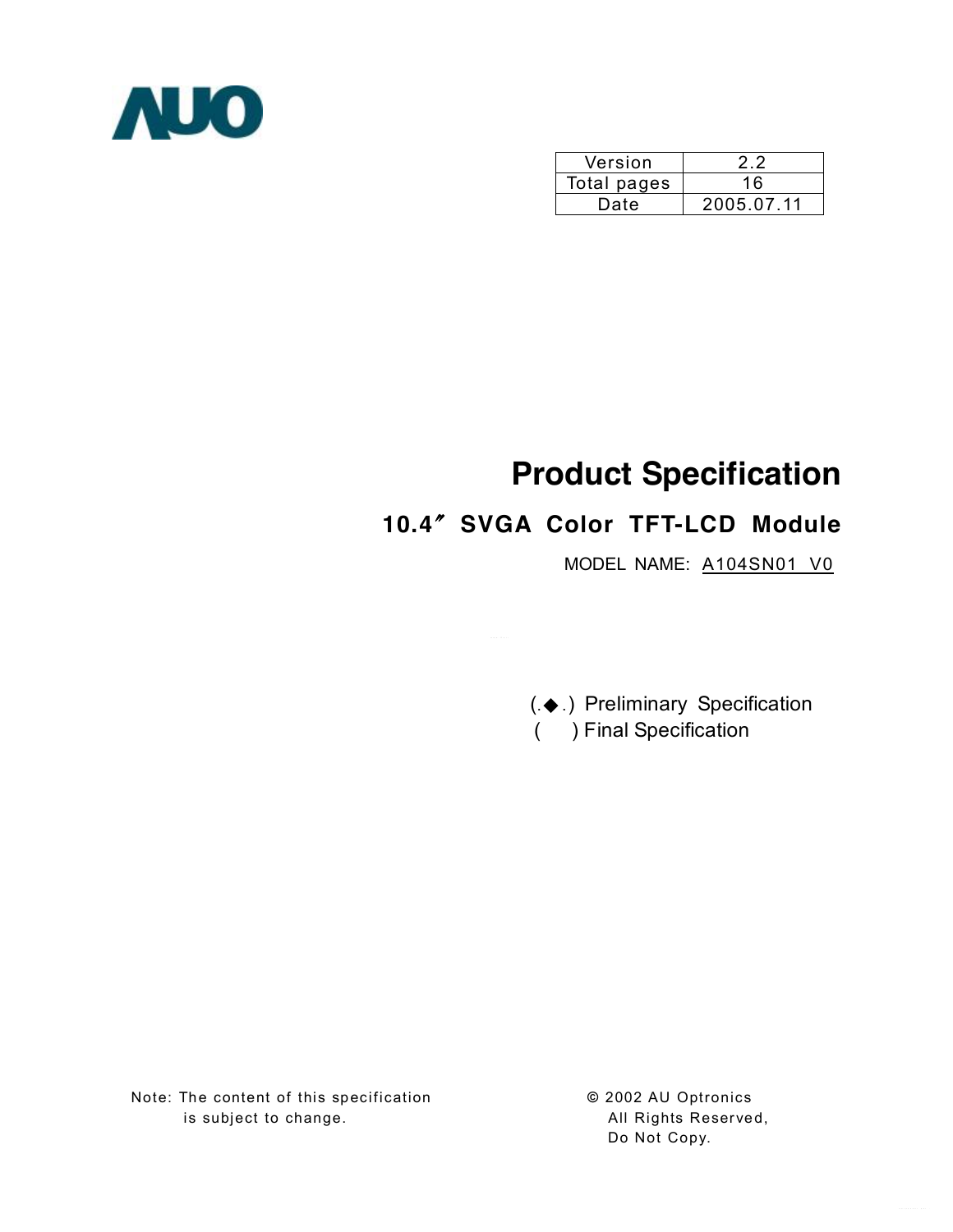

# Record of Revision

| Version                   | Revise Date Page |                | Content                                                            |
|---------------------------|------------------|----------------|--------------------------------------------------------------------|
| $\mathbf{1}$              | 20/Feb/2004      | $\overline{a}$ | <b>First Draft</b>                                                 |
| $\mathbf{2}$              | 06/Apr/2005      |                | Interface change to LVDS                                           |
| $\ensuremath{\mathsf{3}}$ | 30/June/2005     |                | Reliability test items modification (Vibration & Mechanical Shock) |
|                           |                  |                |                                                                    |
|                           |                  |                |                                                                    |
|                           |                  |                |                                                                    |
|                           |                  |                |                                                                    |
|                           |                  |                |                                                                    |
|                           |                  |                |                                                                    |
|                           |                  |                |                                                                    |
|                           |                  |                |                                                                    |
|                           |                  |                |                                                                    |
|                           |                  |                |                                                                    |
|                           |                  |                |                                                                    |
|                           |                  |                |                                                                    |
|                           |                  |                |                                                                    |
|                           |                  |                |                                                                    |
|                           |                  |                |                                                                    |
|                           |                  |                |                                                                    |
|                           |                  |                |                                                                    |
|                           |                  |                |                                                                    |
|                           |                  |                |                                                                    |
|                           |                  |                |                                                                    |
|                           |                  |                |                                                                    |
|                           |                  |                |                                                                    |
|                           |                  |                |                                                                    |
|                           |                  |                |                                                                    |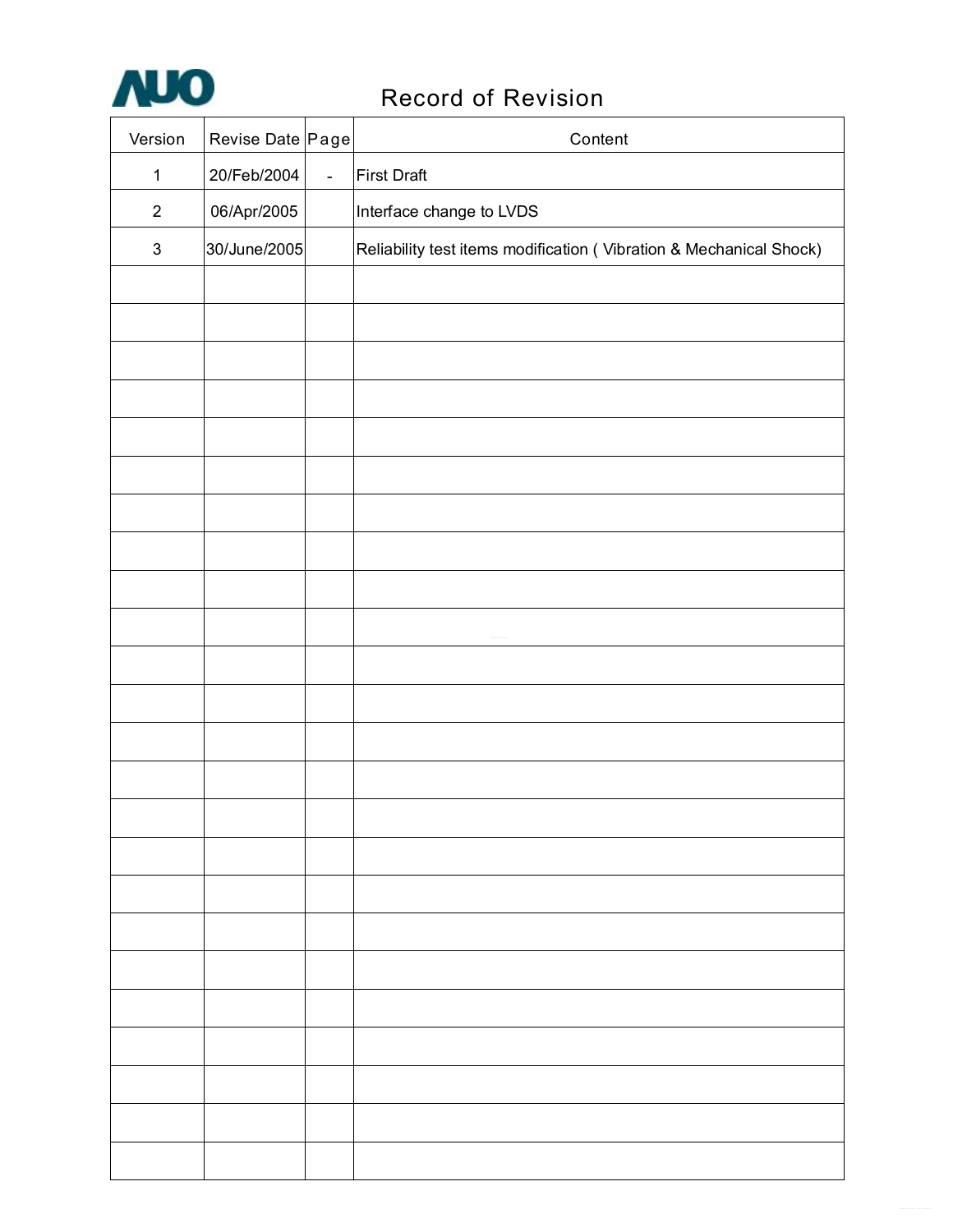

Spec. No. : Version : 1 Page : 1/16

# **Contents:**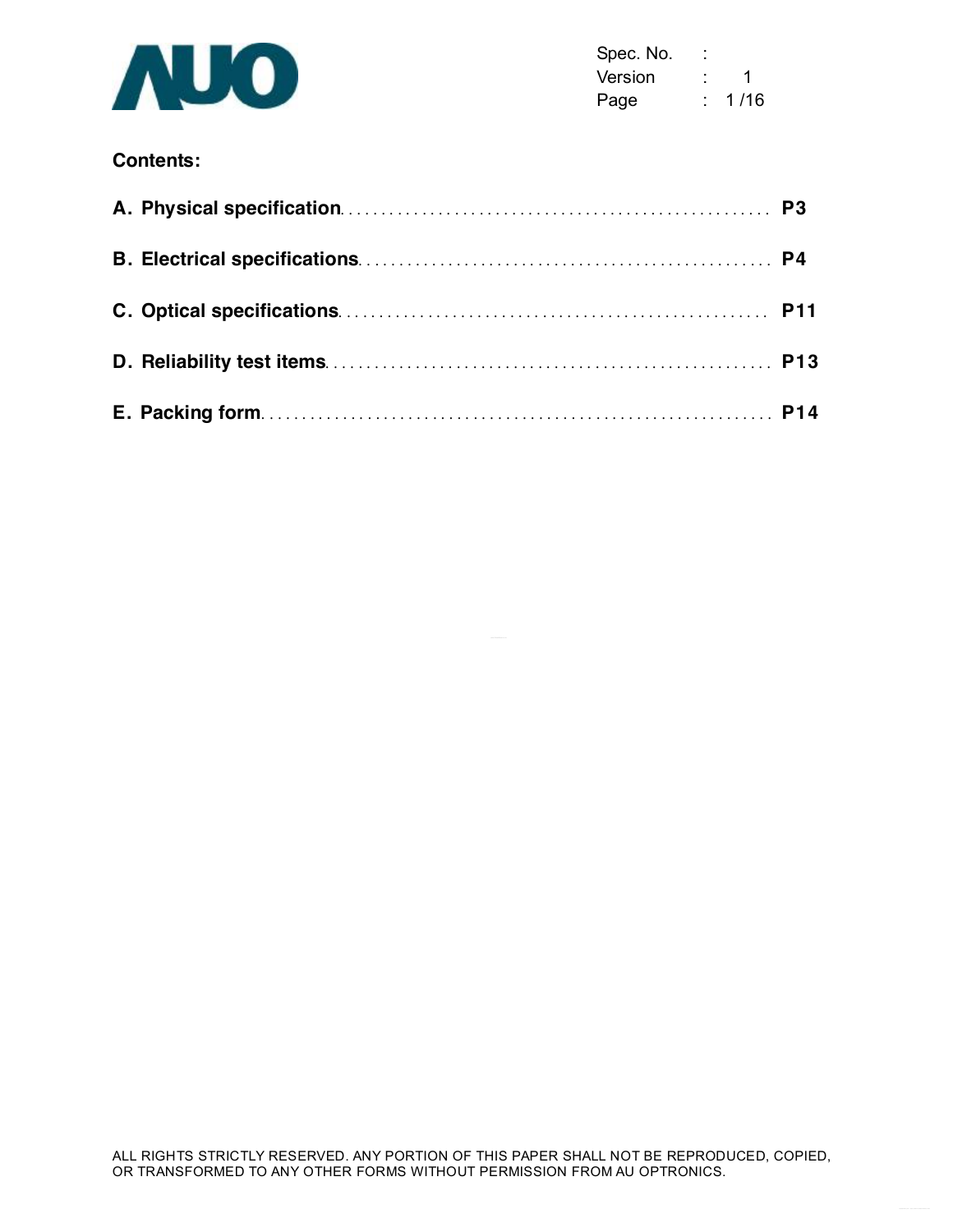

Spec. No. : Version : 1 Page : 2/16

# **Appendix:**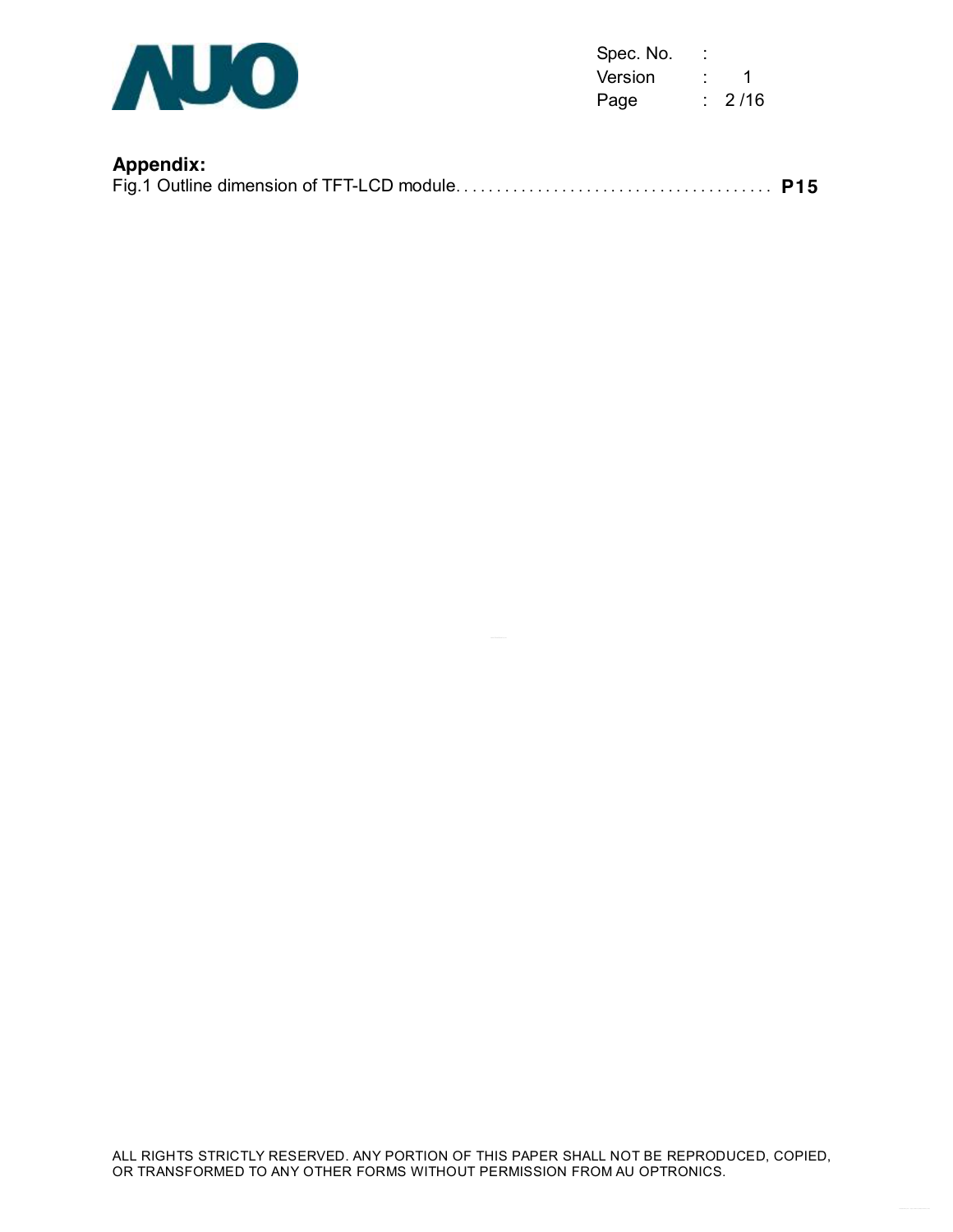

| Spec. No. |      |
|-----------|------|
| Version   | 1    |
| Page      | 3/16 |

# **A. Physical specifications**

| NO. | <b>Item</b>              | <b>Specification</b>       | <b>Remark</b> |
|-----|--------------------------|----------------------------|---------------|
| 1   | Display resolution (dot) | $800RGB(H)\times600(V)$    |               |
| 2   | Active area (mm)         | 211.2(H) x 158.4(V)        |               |
| 3   | Screen diagonal (inch)   | 10.4"                      |               |
| 4   | Pixel pitch (mm)         | $0.264(H) \times 0.264(V)$ |               |
| 5   | Color configuration      | R. G. B. stripe            |               |
| 6   | Overall dimension (mm)   | 243.0x184.0x24.0           | Note 1        |
|     | Weight (g)               | 680                        |               |

Note 1: Refer to Fig. 1 (P.12)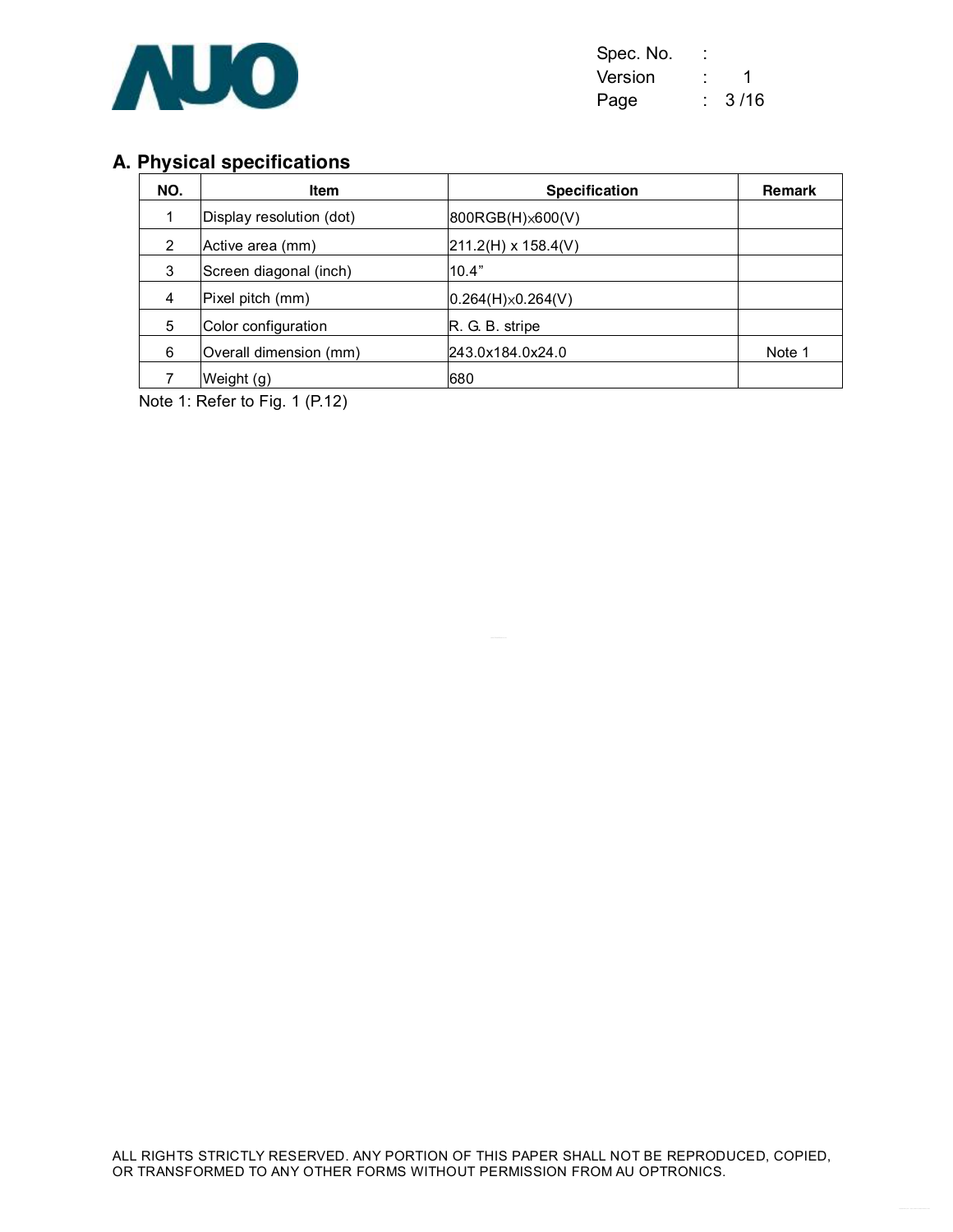

| Spec. No. | ۰ |      |
|-----------|---|------|
| Version   |   | 1    |
| Page      |   | 4/16 |

## **1. Absolute maximum ratings**

| <b>Item</b>              | Symbol        | <b>Condition</b>   | Min.   | Max. | Unit         | <b>Remark</b>       |
|--------------------------|---------------|--------------------|--------|------|--------------|---------------------|
|                          | $V_{DD}$      |                    | $-0.3$ | 3.4  | V            |                     |
| Power<br>Voltage         | <b>VBL</b>    | Ta= 25 $\degree$ C | 10.8   | 13.2 | V            | <b>NOTE1</b>        |
|                          | <b>DIMMER</b> |                    | 0      | 5    | V            |                     |
|                          | <b>REV</b>    |                    | 0      | 3.4  | V            |                     |
| Operating<br>Temperature | To            |                    | $-10$  | 60   | $^{\circ}$ C | Ambient Temperature |
| Storage<br>Temperature   | Ts            | -                  | $-20$  | 70   | $^{\circ}C$  | Ambient Temperature |

NOTE1: VBL is for inverter power, and typical is 12V.

#### **2. Electrical characteristics 2.1 Typical operating conditions**

| .<br>- 1-<br>-    |             |                |           |             |             |      |                   |  |  |
|-------------------|-------------|----------------|-----------|-------------|-------------|------|-------------------|--|--|
|                   | Item        | Symbol         | Min.      | <b>Type</b> | Max.        | Unit | <b>Remark</b>     |  |  |
| Power             |             | <b>VDD</b>     | 3.15      | 3.3         | 3.4         | V    |                   |  |  |
|                   | support     | <b>VBL</b>     | 10.8      | 12          | 13.2        | V    |                   |  |  |
|                   |             | <b>VDIMMER</b> | 5         |             | $\mathbf 0$ |      | NOTE <sub>1</sub> |  |  |
|                   | <b>VCDC</b> |                | 2.3       | 3.3         | 4.6         | V    | NOTE <sub>2</sub> |  |  |
| Input             | H level     | <b>VIH</b>     | 2.0       |             | <b>VDD</b>  | V    |                   |  |  |
| signal<br>voltage | L level     | <b>VIL</b>     | $\pmb{0}$ |             | 0.8         | V    |                   |  |  |

NOTE1: When VDIMMER =0V,is the most brightness, and VDIMMER=5V brightness become weak.NOTE2:

| <b>Item</b>               |             | <b>Symbol   Condition</b> | Min. | Type | Max. | Unit |  |  |
|---------------------------|-------------|---------------------------|------|------|------|------|--|--|
| Current for<br><b>PCB</b> | <b>IVDD</b> | $VDD=3.3V$                |      | 660  | 770  | mA   |  |  |
| Current for               | <b>IVBL</b> | VBL=12V                   |      | 600  | 720  | mA   |  |  |
| Inverter                  |             | Vcon=0V                   |      |      |      |      |  |  |

# **2.2 Current consumption**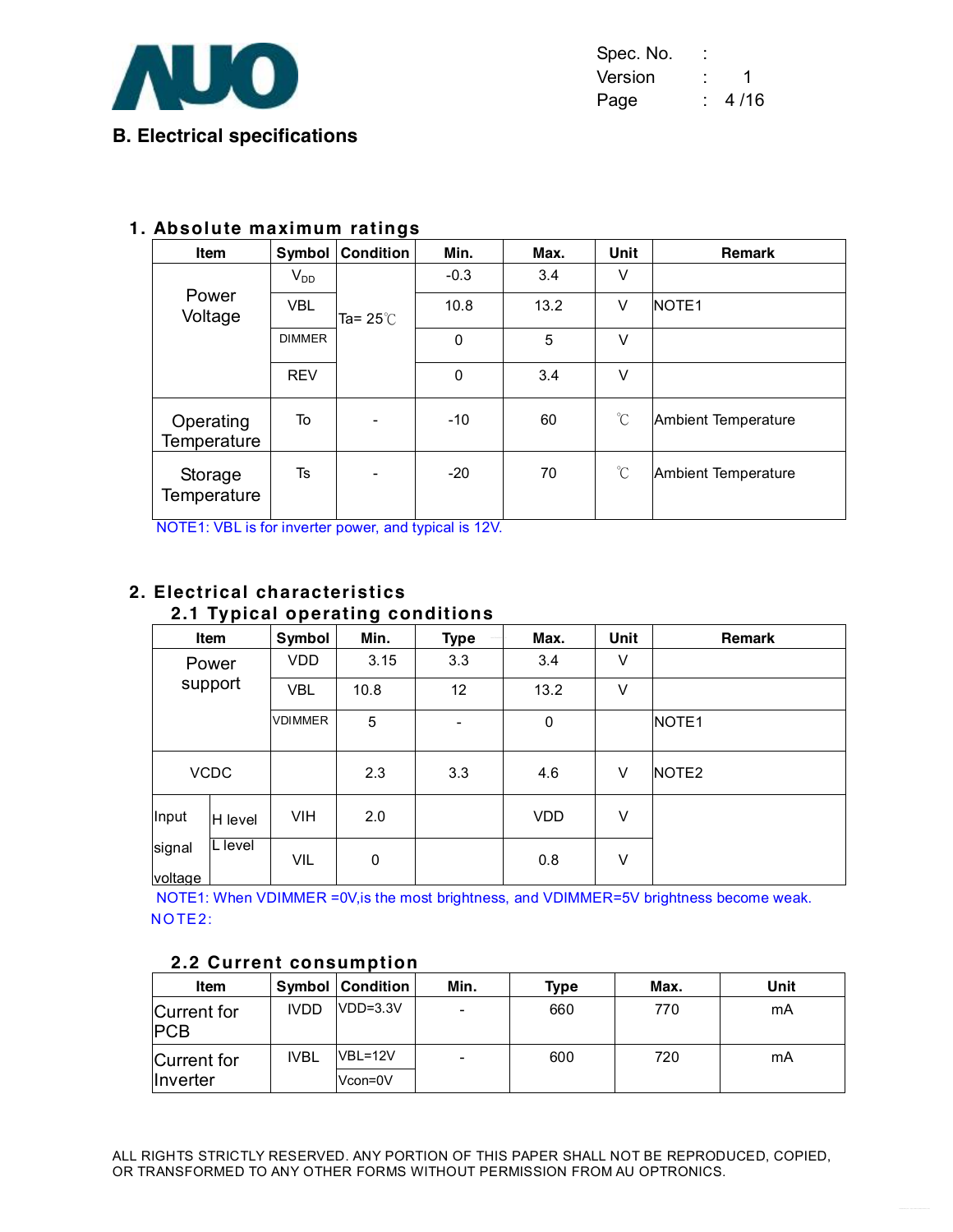

| Spec. No. | ۰ |      |
|-----------|---|------|
| Version   |   | 1    |
| Page      |   | 5/16 |

# **2.3 Inrush Current and Inrush time**

| Item                           | Symbol       | <b>Condition</b>   | Min. | Type | Max.  | Unit |
|--------------------------------|--------------|--------------------|------|------|-------|------|
| Inrush Current<br>for PCB      | Ivdsh        | $VDD=3.3V$         | ۰    | 1.0  | 1.2   | A    |
|                                | Tlvdsh       |                    |      | 15   | 10    | ms   |
| Inrush Current<br>for Inverter | <b>Ivbsh</b> | VBL=12V<br>Vcon=0V |      | 13.7 | 15.07 | A    |
|                                | Tlybsh       |                    |      | 30   | 33    | us   |

# **3 Signal Description**

#### **3.1 Connec tor**

Physical interface is described as for the connector on module.

These connectors are capable of accommodating the following signals and will be following

## components.

| Connector Name / Designation | For Digital Signal Connector |
|------------------------------|------------------------------|
| Manufacturer                 | Kyocera Elco                 |
| Type / Part Number           | 04 6274 042 000 800          |

#### **3.2 Pin assignment**

| Pin No.         | Signal Name    | Pin No.         | Signal Name    |
|-----------------|----------------|-----------------|----------------|
| 1               | <b>DGND</b>    | 2               | $RxINO +$      |
| 3               | RxINO-         | 4               | <b>DGND</b>    |
| $\overline{5}$  | $RxIN1+$       | $\overline{6}$  | RxIN1-         |
| 7               | <b>DGND</b>    | $\overline{8}$  | $RxIN2+$       |
| 9               | RxIN2-         | 10              | <b>DGND</b>    |
| 11              | $CKIN+$        | 12              | CKIN-          |
| $\overline{13}$ | <b>DGND</b>    | 14              | <b>REVERSE</b> |
| 15              | <b>DGND</b>    | $\overline{16}$ | <b>DIMMER</b>  |
| 17              | <b>DGND</b>    | 18              | <b>DGND</b>    |
| $\overline{19}$ | <b>DGND</b>    | 20              | <b>DGND</b>    |
| 21              | <b>DGND</b>    | 22              | <b>DGND</b>    |
| 23              | <b>DGND</b>    | 24              | <b>DGND</b>    |
| 25              | VDD            | 26              | VDD            |
| 27              | VDD            | 28              | <b>VDD</b>     |
| 29              | <b>VDD</b>     | 30              | <b>VDD</b>     |
| 31              | VDD            | 32              | VDD            |
| 33              | <b>VBL GND</b> | 34              | <b>VBL GND</b> |
| 35              | VBL_GND        | 36              | VBL_GND        |
| 37              | VBL_GND        | 38              | <b>VBL</b>     |
| 39              | <b>VBL</b>     | 40              | <b>VBL</b>     |
| 41              | VBL            | 42              | <b>VBL</b>     |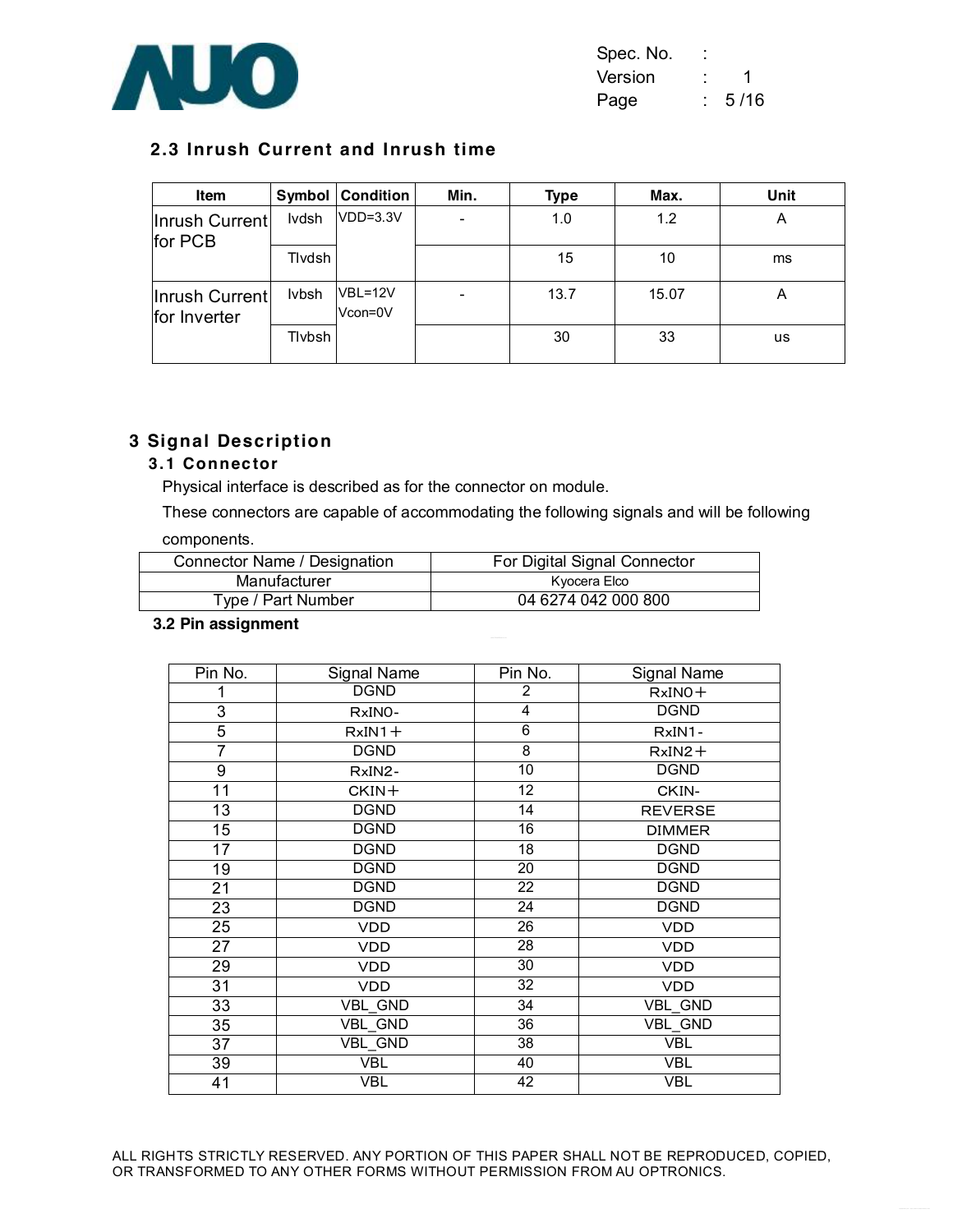

| Spec. No. |      |
|-----------|------|
| Version   |      |
| Page      | 6/16 |

#### **3.3 Signa l Desc ription**

| Signal Name         | Description                                                 |
|---------------------|-------------------------------------------------------------|
| RxIN0-, RxIN0+      | LVDS differential data input(Red0-Red5, Green0)             |
| RxIN1-, RxIN1+      | LVDS differential data input(Green1-Green5, Blue0-Blue1)    |
| RxIN2-, RxIN2+      | LVDS differential data input(Blue2-Blue5, Hsync, Vsync, DE) |
| RxCLKIN-, RxCLKIN0+ | <b>LVDS differential clock input</b>                        |
| <b>VDD</b>          | +3.3V Power Supply                                          |
| <b>DGND</b>         | <b>Ground of PCB</b>                                        |
| <b>VBL GND</b>      | <b>Ground of Inverter</b>                                   |
| <b>VBL</b>          | +12V Power Supply for inverter                              |
| <b>REVERSE</b>      | <b>Reverse function for Panel display</b>                   |
| <b>DIMMER</b>       | To control brightness of backlight                          |

#### **Internal circuit of LVDS inputs are as following.**

| <b>Signal Name</b> | Description              |                                                          |
|--------------------|--------------------------|----------------------------------------------------------|
| +RED5              | Red Data 5 (MSB)         | <b>Red-pixel Data</b>                                    |
| +RED4              | Red Data 4               | Each red pixel's brightness data consists of these 6     |
| +RED3              | <b>Red Data 3</b>        | bits pixel data.                                         |
| +RED2              | <b>Red Data 2</b>        |                                                          |
| +RED1              | <b>Red Data 1</b>        |                                                          |
| +RED0              | Red Data 0 (LSB)         |                                                          |
|                    | Red-pixel Data           |                                                          |
| +GREEN 5           | Green Data 5 (MSB)       | <b>Green-pixel Data</b>                                  |
| +GREEN 4           | Green Data 4             | Each green pixel's brightness data consists of these 6   |
| +GREEN 3           | Green Data 3             | bits pixel data.                                         |
| +GREEN 2           | Green Data 2             |                                                          |
| +GREEN 1           | Green Data 1             |                                                          |
| +GREEN 0           | Green Data 0 (LSB)       |                                                          |
|                    | Green-pixel Data         |                                                          |
| $+$ BLUE 5         | <b>Blue Data 5 (MSB)</b> | <b>Blue-pixel Data</b>                                   |
| +BLUE 4            | <b>Blue Data 4</b>       | Each blue pixel's brightness data consists of these 6    |
| +BLUE 3            | <b>Blue Data 3</b>       | bits pixel data.                                         |
| +BLUE 2            | <b>Blue Data 2</b>       |                                                          |
| +BLUE 1            | <b>Blue Data 1</b>       |                                                          |
| +BLUE 0            | <b>Blue Data 0 (LSB)</b> |                                                          |
|                    | <b>Blue-pixel Data</b>   |                                                          |
| <b>RxCLKIN-</b>    | Data Clock               | The typical frequency is 40 MHz. The signal is used to   |
|                    |                          | strobe the pixel data and DE signals. All pixel data     |
|                    |                          | shall be valid at the falling edge when the DE signal is |
|                    |                          | high.                                                    |
| DE                 | Data Enable              | This signal is strobed at the falling edge of            |
|                    |                          | -DTCLK. When the signal is high, the pixel data shall    |
|                    |                          | be valid to be displayed.                                |
| <b>VSYNC</b>       | Vertical Sync            | The signal is synchronized to RxCLKIN-.                  |
| <b>HSYNC</b>       | Horizontal Sync          | The signal is synchronized to RxCLKIN-.                  |

**Note:** Output signals from any system shall be low or Hi-Z state when VDD is off.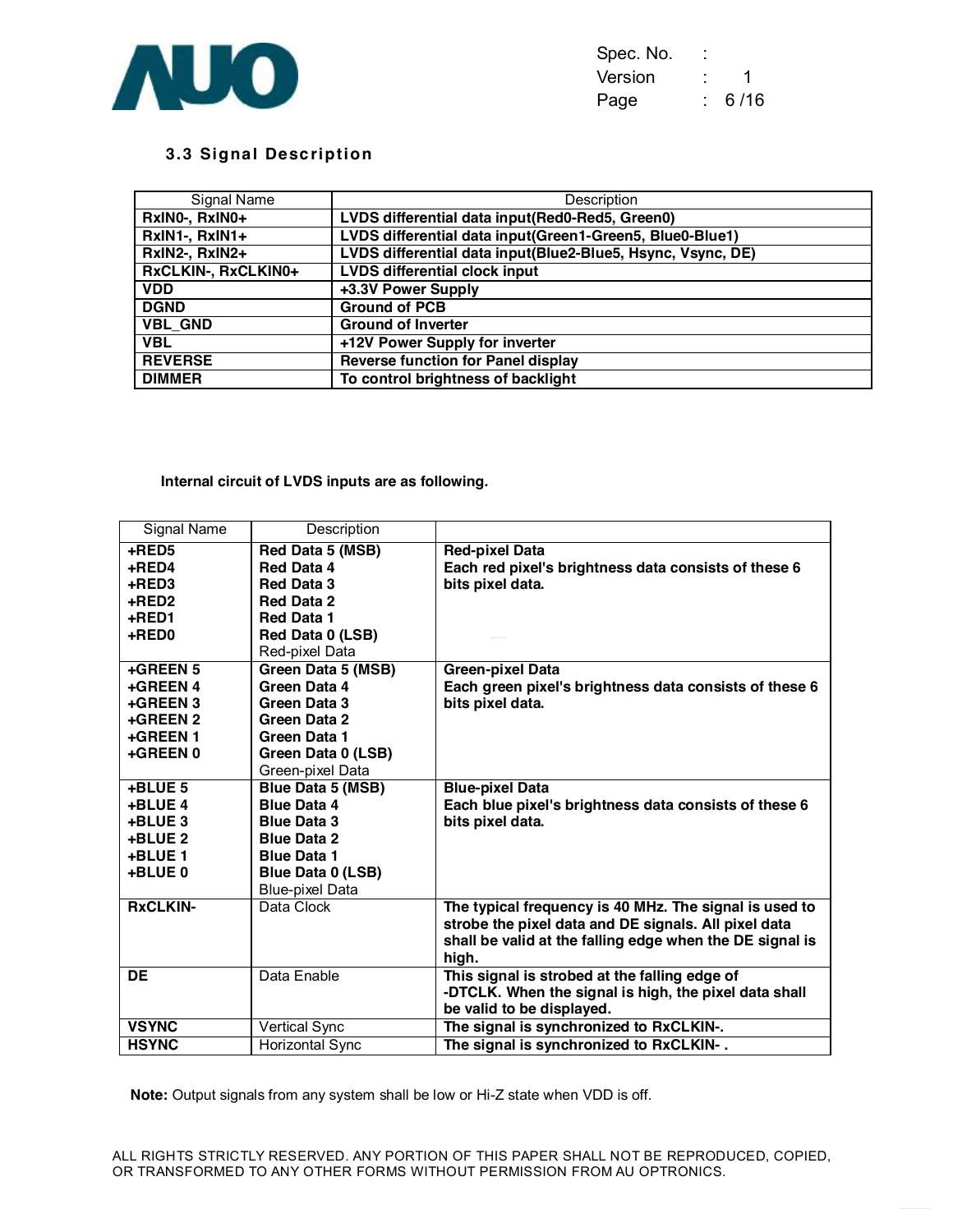

| Spec. No. |        |
|-----------|--------|
| Version   | 1      |
| Page      | 7 / 16 |

#### **3.4 Signal Electrical Characteristics**

It is recommended to refer the specifications of SN75LVDS86DGG (Texas Instruments) in detail.

**Signal electrical characteristics are as follows;**

| Parameter | Condition                                           | Min  | Max | Jnit |
|-----------|-----------------------------------------------------|------|-----|------|
| Vth       | Differential Input High<br>Voltage(Vcm=+1.2V)       |      | 100 | lmV  |
| Vtl       | <b>Differential Input Low</b><br>Voltage(Vcm=+1.2V) | -100 |     | ľmV  |

#### **LVDS Macro AC characteristics are as follows**:

|                       | Min.  | Max.  |
|-----------------------|-------|-------|
| Clock Frequency (F)   | 20MHz | 85MHz |
| Data Setup Time (Tsu) | 600ps |       |
| Data Hold Time (Thd)  | 600ps |       |

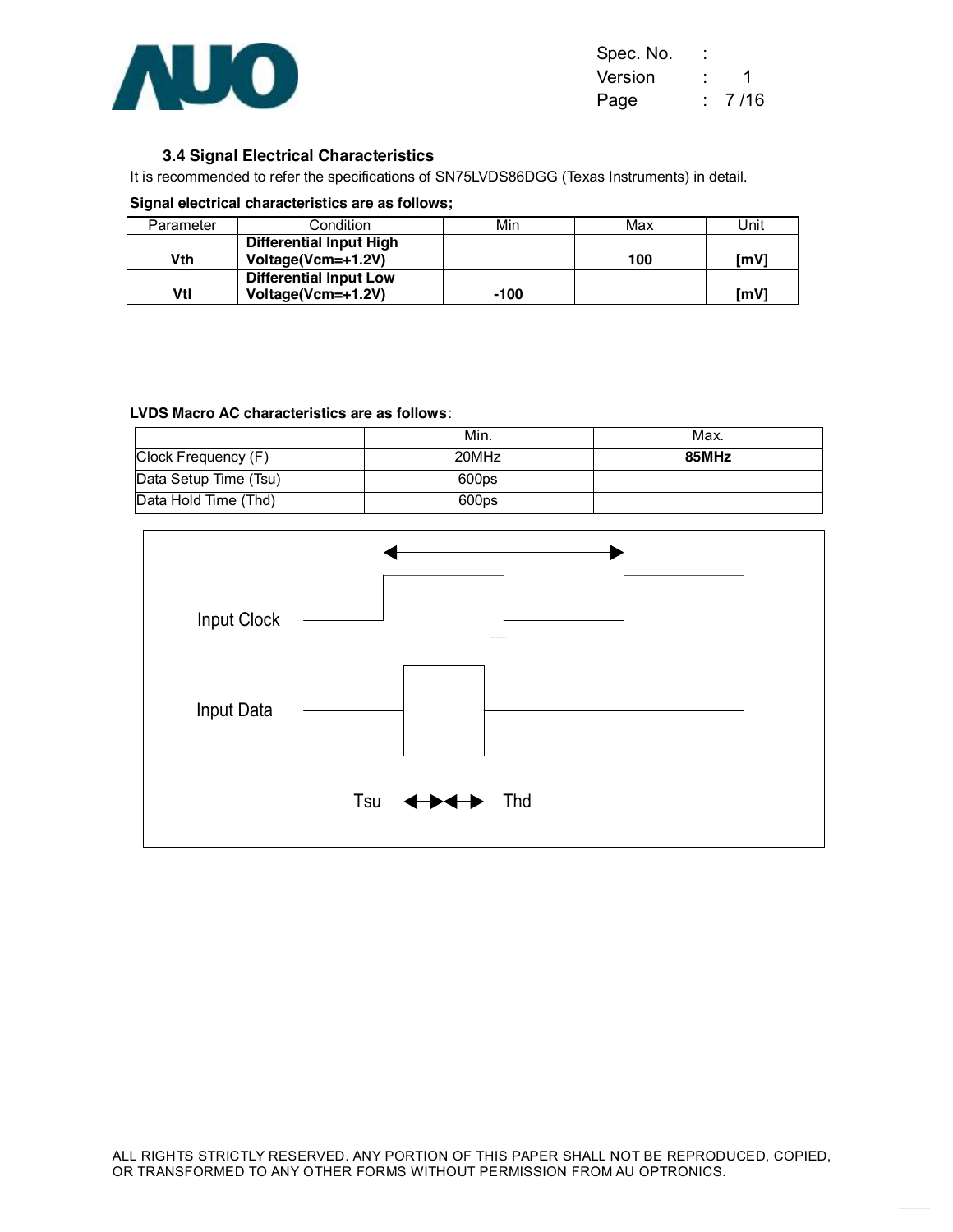

| Spec. No. |      |
|-----------|------|
| Version   |      |
| Page      | 8/16 |

# **4. Timing Characteristics**

Basically, interface timing should match the VESA 800x600 /60Hz(VG901101) manufacturing guide line timing.

# **4.1 SVGA MODE**

(a) DE mode

| Item                       | Symbol | Min. | Typ. | Max. | Unit       | Remark |
|----------------------------|--------|------|------|------|------------|--------|
| <b>Clock frequency</b>     | Fck    | 36   | 40   | 50   | <b>MHz</b> |        |
| <b>Horizontal blanking</b> | Thb1   | 18   | 256  | 624  | Clk        |        |
| <b>Vertical blanking</b>   | Tvb1   | 3    | 28   | 184  | Th         |        |

#### (b) HV mode

| Item                     | Symbol       | Min.                     | Typ. | Max.                     | Unit       | Remark |
|--------------------------|--------------|--------------------------|------|--------------------------|------------|--------|
| <b>Clock frequency</b>   | <b>Fck</b>   | 36                       | 40   | 50                       | <b>MHz</b> |        |
| <b>Hsync period</b>      | Th           | 1018                     | 1056 | 1424                     | <b>CIK</b> |        |
| <b>Hsync pulse width</b> | <b>Thw</b>   | $\mathbf{2}$             | 128  |                          | <b>CIK</b> |        |
| <b>Hsync front porch</b> | <b>Thf</b>   | 8                        | 40   |                          | <b>CIK</b> |        |
| Hsync back porch         | Thb          | 4                        | 88   | ۰                        | <b>CIK</b> |        |
| <b>Hsync Active</b>      |              | $\overline{\phantom{0}}$ | 800  |                          | <b>CIK</b> |        |
| <b>Hsync blanking</b>    | Thb1         | 218                      | 256  | 624                      | <b>CIK</b> |        |
| <b>Vsync period</b>      | Τv           | 625                      | 628  | 784                      | Th         |        |
| Vsync pulse width        | Tvw          | 1                        | 4    |                          | Th         |        |
| <b>Vsync front porch</b> | Tvf          | 0                        | 1    |                          | Th         |        |
| <b>Vsync blanking</b>    | Tvb1         | 25                       | 28   | 184                      | Th         |        |
| <b>Vsync Active</b>      |              | ۰                        | 600  | $\overline{\phantom{0}}$ | Th         |        |
| Hsync/Vsync phase shift  | <b>T</b> vpd | 0                        | 320  |                          | <b>CIK</b> |        |

| ltem                               | Symbol | Value | Unit       | Description                                                                                        |
|------------------------------------|--------|-------|------------|----------------------------------------------------------------------------------------------------|
| <b>Horizontal display</b><br>start | The    | 216   | <b>CIK</b> | After falling edge of Hsync, counting<br>216clk, then getting valid data from<br>217th clk's data. |
| Vertical display start             | Tve    | 27    | Th         | After falling edge of Vsync, counting<br>27th, then getting 28th Th's data.                        |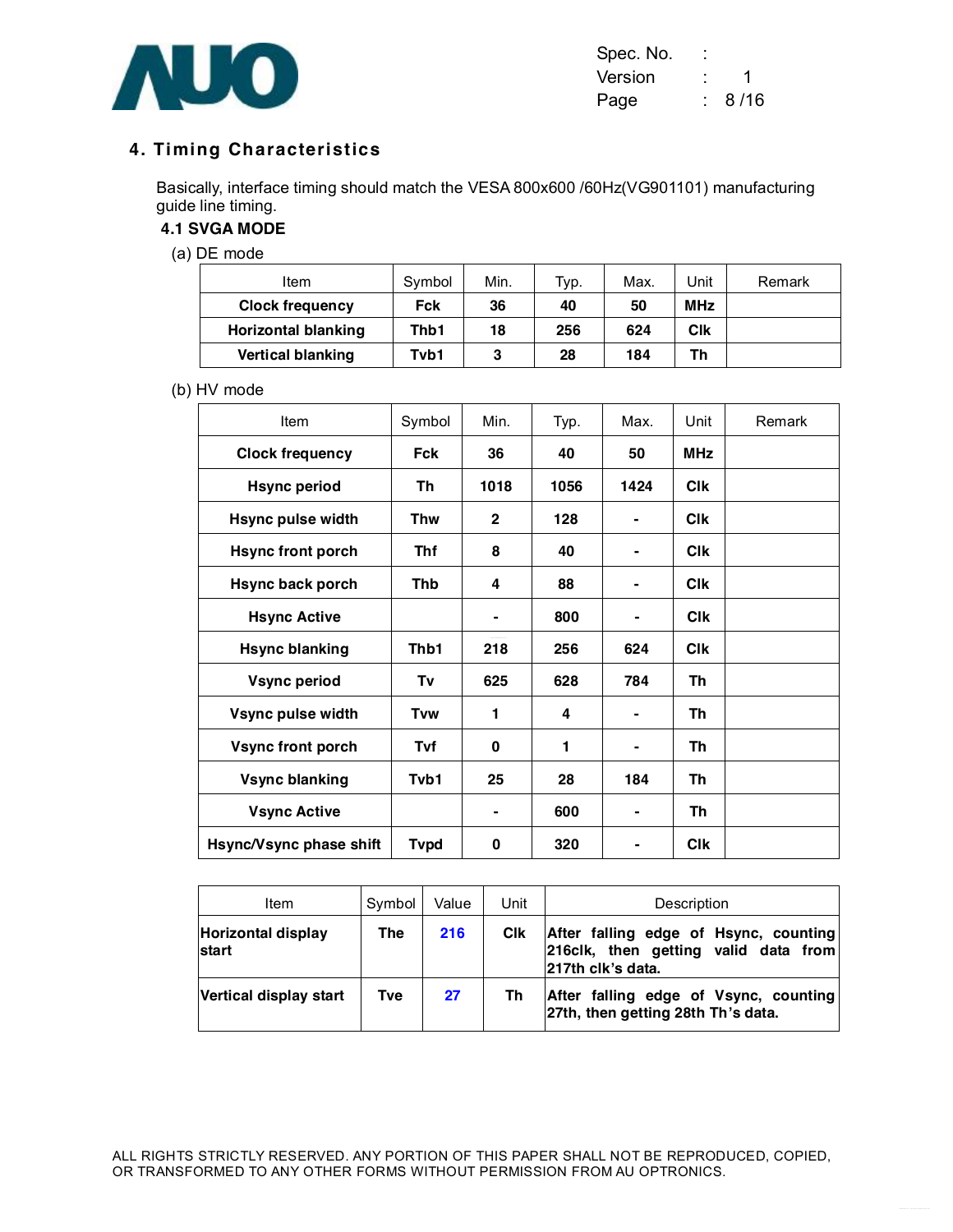

| Spec. No. |      |
|-----------|------|
| Version   | 1    |
| Page      | 9/16 |

#### **b. VGA MODE**

(a)DE mode

| Item                     | Symbol | Min.                     | Typ. | Max. | Unit       | Remark |
|--------------------------|--------|--------------------------|------|------|------------|--------|
| <b>Clock frequency</b>   | Fck    | $\blacksquare$           | 25.2 | 36   | <b>MHz</b> |        |
| Horizontal blanking      | Thb1   | -                        | 144  | 192  | Clk        |        |
| <b>Vertical blanking</b> | Tvb1   | $\overline{\phantom{0}}$ | 29   | 29   | Th         |        |

# (b)HV mode

| Item                       | Symbol      | Min.                         | Typ.         | Max. | Unit                  | Remark |
|----------------------------|-------------|------------------------------|--------------|------|-----------------------|--------|
| <b>Clock frequency</b>     | <b>Fck</b>  |                              | 25.2         | 36   | <b>MHz</b>            |        |
| <b>Hsync period</b>        | Th          | 680                          | 800          | 832  | <b>CIK</b>            |        |
| <b>Hsync pulse width</b>   | <b>Thw</b>  | ۰                            | 96           | 120  | <b>Clk</b>            |        |
| <b>Hsync front porch</b>   | <b>Thf</b>  | ۰                            | 8            | 56   | <b>CIK</b>            |        |
| Hsync back porch           | <b>Thb</b>  | ٠                            | 40           | 80   | <b>C<sub>I</sub>k</b> |        |
| <b>Hsync blanking</b>      | Thb1        | $\overline{\phantom{a}}$     | 144          | 192  | <b>Clk</b>            |        |
| <b>Hsync Active</b>        |             | $\overline{\phantom{0}}$     | 640          |      | <b>CIK</b>            |        |
| <b>Hsync left border</b>   |             |                              | 8            |      | <b>CIK</b>            |        |
| <b>Hsync right border</b>  |             | $\blacksquare$               | 8            |      | <b>C<sub>I</sub>k</b> |        |
| <b>Vsync period</b>        | Tv          | 509                          | 525          | ۰    | Th                    |        |
| Vsync pulse width          | <b>Tvw</b>  | $\qquad \qquad \blacksquare$ | $\mathbf{2}$ | 3    | Th                    |        |
| <b>Vsync front porch</b>   | Tvf         | $\blacksquare$               | $\mathbf{2}$ |      | <b>Th</b>             |        |
| <b>Vsync blanking</b>      | Tvb1        | $\blacksquare$               | 29           |      | Th                    |        |
| <b>Vsync active</b>        |             |                              | 480          |      | <b>Th</b>             |        |
| Hsync/Vsync phase shift    | <b>Tvpd</b> | $\bf{0}$                     | 320          |      | <b>Clk</b>            |        |
| Vsync top border           |             |                              | 8            |      | Th                    |        |
| <b>Vsync bottom border</b> |             |                              | 8            |      | Th                    |        |

| Item                                      | Symbol | Value | Unit | Description                                                                                         |  |  |
|-------------------------------------------|--------|-------|------|-----------------------------------------------------------------------------------------------------|--|--|
| <b>Horizontal display</b><br><b>start</b> | The    | 144   | Clk  | After falling edge of Hsync, counting<br>144 clk, then getting valid data from<br>145th clk's data. |  |  |
| Vertical display start                    | Tve    | 35    | Th   | After falling edge of Vsync, counting<br>35th, then getting 36th Th's data.                         |  |  |

ALL RIGHTS STRICTLY RESERVED. ANY PORTION OF THIS PAPER SHALL NOT BE REPRODUCED, COPIED, OR TRANSFORMED TO ANY OTHER FORMS WITHOUT PERMISSION FROM AU OPTRONICS.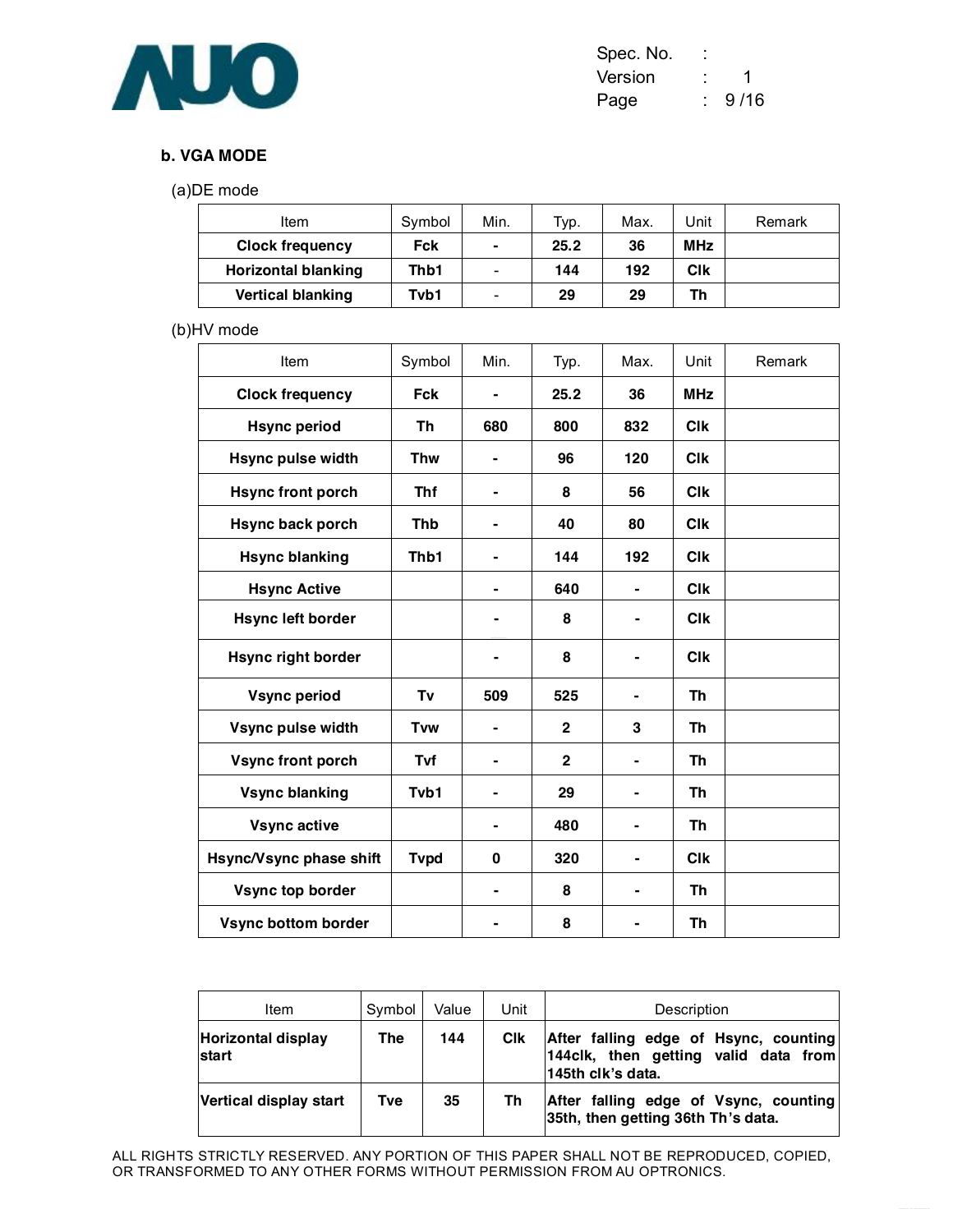

| Spec. No. | ٠ |       |
|-----------|---|-------|
| Version   |   |       |
| Page      |   | 10/16 |

# **5. Timing Definition**

a. SVGA mode

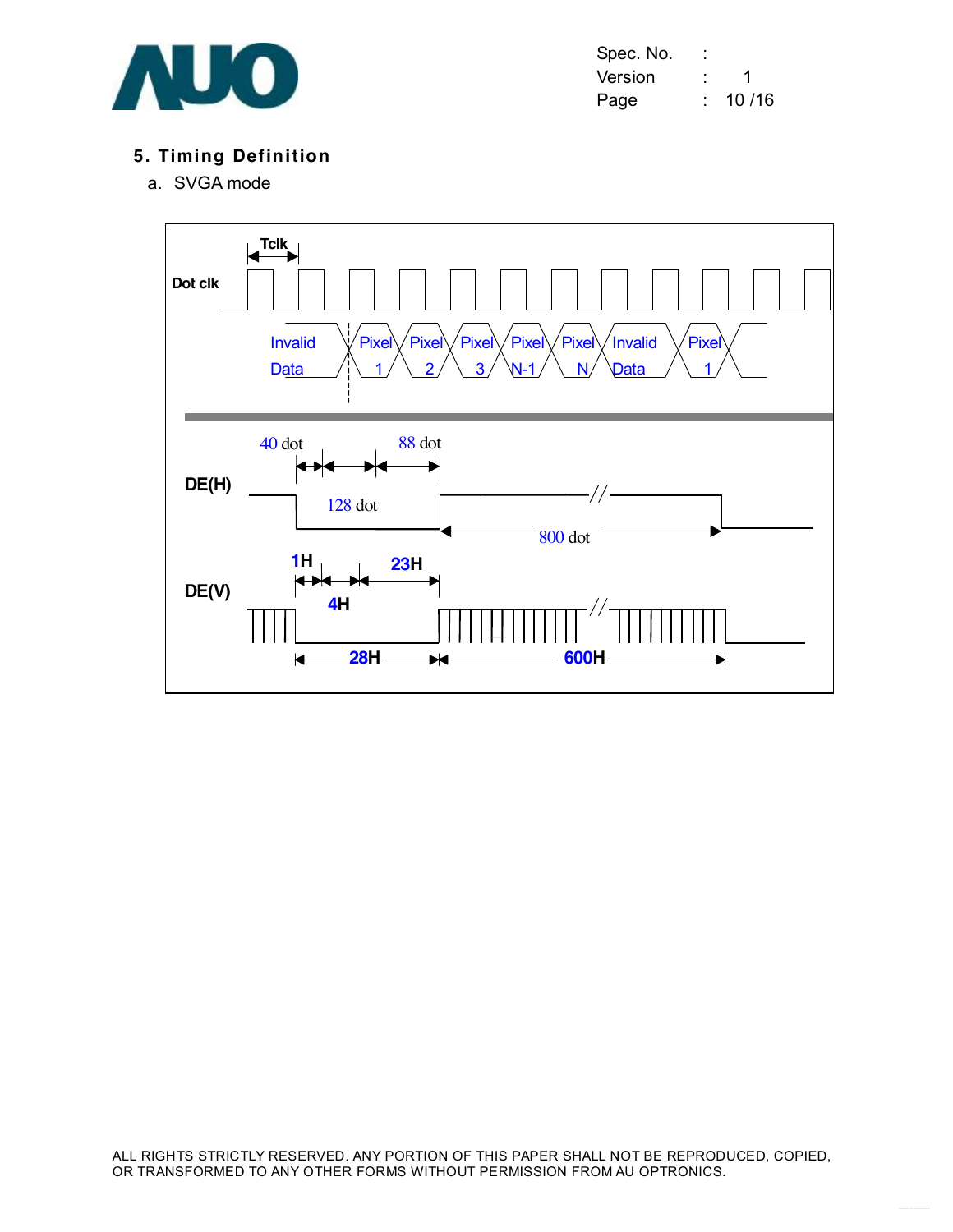

b. VGA Mode



#### **6. Power ON/OFF Sequence**

VDD power and lamp on/off sequence is as follows. Interface signals are also shown in the chart. Signals from any system shall be Hi-Z state or low level when VDD is off.

Sequence of Power-on/off and signal-on/off



ALL RIGHTS STRICTLY RESERVED. ANY PORTION OF THIS PAPER SHALL NOT BE REPRODUCED, COPIED, OR TRANSFORMED TO ANY OTHER FORMS WITHOUT PERMISSION FROM AU OPTRONICS.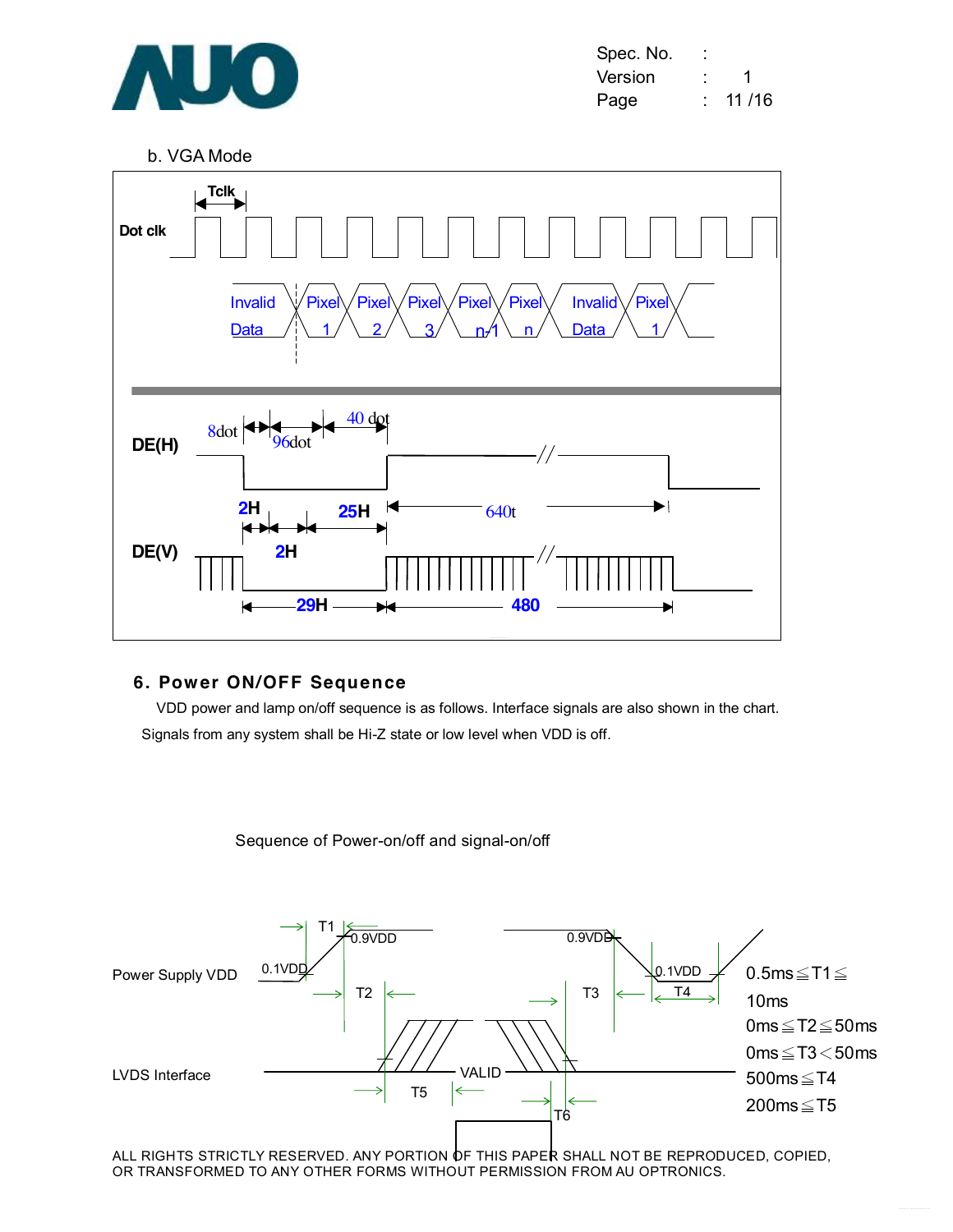

Spec. No. Version : 1 Page : 12/16

Apply the lamp voltage within the LCD operating range. When the backlight turns on before the LCD operation or the LCD turns off before the backlight turns off, the display may momentarily become abnormal.

| <b>Item</b>        |                                 | Symbol            | <b>Condition</b>              | Min.                     | Typ.                     | Max.     | Unit            | <b>Remark</b> |
|--------------------|---------------------------------|-------------------|-------------------------------|--------------------------|--------------------------|----------|-----------------|---------------|
| Response time      | Rise<br>Fall                    | Tr<br>Tf          | $\theta = 0^{\circ}$          | $\overline{\phantom{a}}$ | 10<br>25                 | 25<br>50 | ms<br>ms        | Note $4,6$    |
| Contrast ratio     |                                 | CR.               | At optimized<br>Viewing angle | 200                      | 350                      |          |                 | Note 5,6      |
| Viewing angle      | Upper<br>Lower<br>Left<br>Right |                   | $CR \ge 10$                   | 30<br>50<br>50<br>50     | 40<br>60<br>60<br>60     |          | Degree          | Note 6,7      |
| Lamp Life Time     |                                 | $\qquad \qquad -$ |                               | 10,000                   | $\overline{\phantom{a}}$ |          |                 | Note 8        |
| Luminance          |                                 | $Y_L$             | $\theta = 0^{\circ}$          | 400                      | 450                      |          | $\text{cd/m}^2$ | Note 9        |
| White chromaticity |                                 | X                 | $\theta = 0^{\circ}$          | 0.28                     | 0.33                     | 0.38     | -               |               |
|                    |                                 | Y                 | $\theta = 0^{\circ}$          | 0.30                     | 0.35                     | 0.40     |                 |               |

# **C. Optical specification (Note 1, Note 2, Note 3)**

Note 1 : Ambient temperature =25℃. And lamp current  $I_L$  = 5.2 mArms.

Note 2: To be measured in the dark room.

Note 3 :To be measured on the center area of panel with a viewing cone of 1°by Topcon luminance meter BM-7, after 30 minutes operation.

Note 4. Definition of response time:

The output signals of photo detector are measured when the input signals are changed from "black" to "white"(falling time) and from "white" to "black"(rising time), respectively. The response time is defined as the time interval between the 10% and 90% of amplitudes. Refer to figure as below.



OR TRANSFORMED TO ANY OTHER FORMS WITHOUT PERMISSION FROM AU OPTRONICS.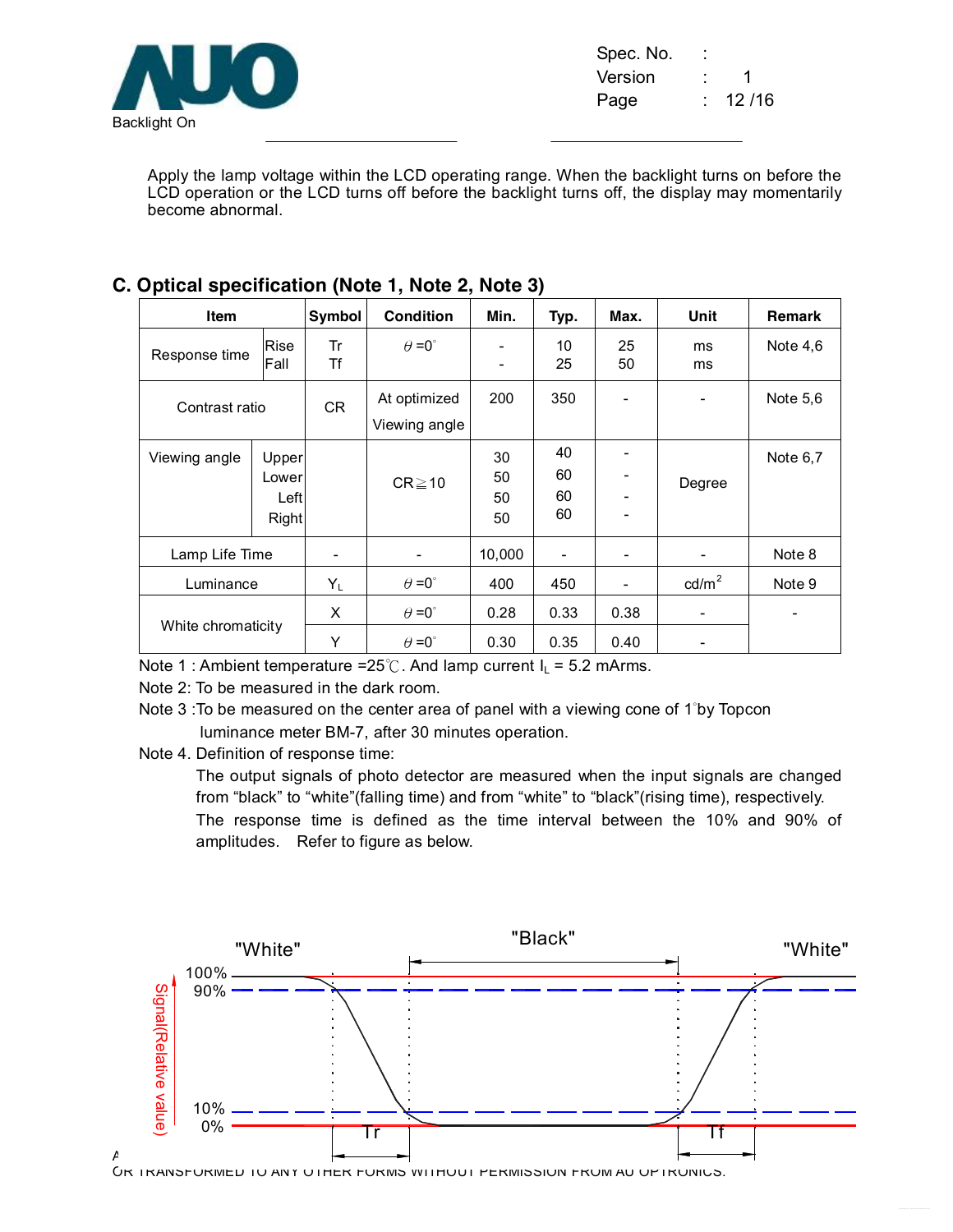

| Spec. No. |       |
|-----------|-------|
| Version   | 1     |
| Page      | 13/16 |

Note 5. Definition of contrast ratio:

Contrast ratio is calculated with the following formula.

Contrast ratio (CR)= Contrast ratio (CN)<sup>-</sup> Photo detector output when LCD is at "Black" state Photo detector output when LCD is at "White" state

Note 6. Note 4. White  $Vi=V_{150} + 1.5V$ 

Black Vi= $V_{i50} \pm 2.0V$ 

" $\pm$ " means that the analog input signal swings in phase with  $V_{COM}$  signal.

" $\overline{+}$ " means that the analog input signal swings out of phase with V<sub>COM</sub> signal.

 $V_{150}$  : The analog input voltage when transmission is 50%

The 100% transmission is defined as the transmission of LCD panel when all the input terminals of module are electrically opened.

Note 7. Definition of viewing angle: Refer to figure as below.



- Note 8. The "Lamp life time" is defined as the module brightness decrease to 50% original brightness at Ta=25°C, IL=5.2mA.
- Note 9. Transmission is defined as follow: $(\theta = 0^{\circ})$

Transmission = B1/B2

- B1=Photo detector output voltage when measuring the brightness of the LCD panel placed on the light source with no applied voltage
- B2=Photo detector output voltage when measuring the light source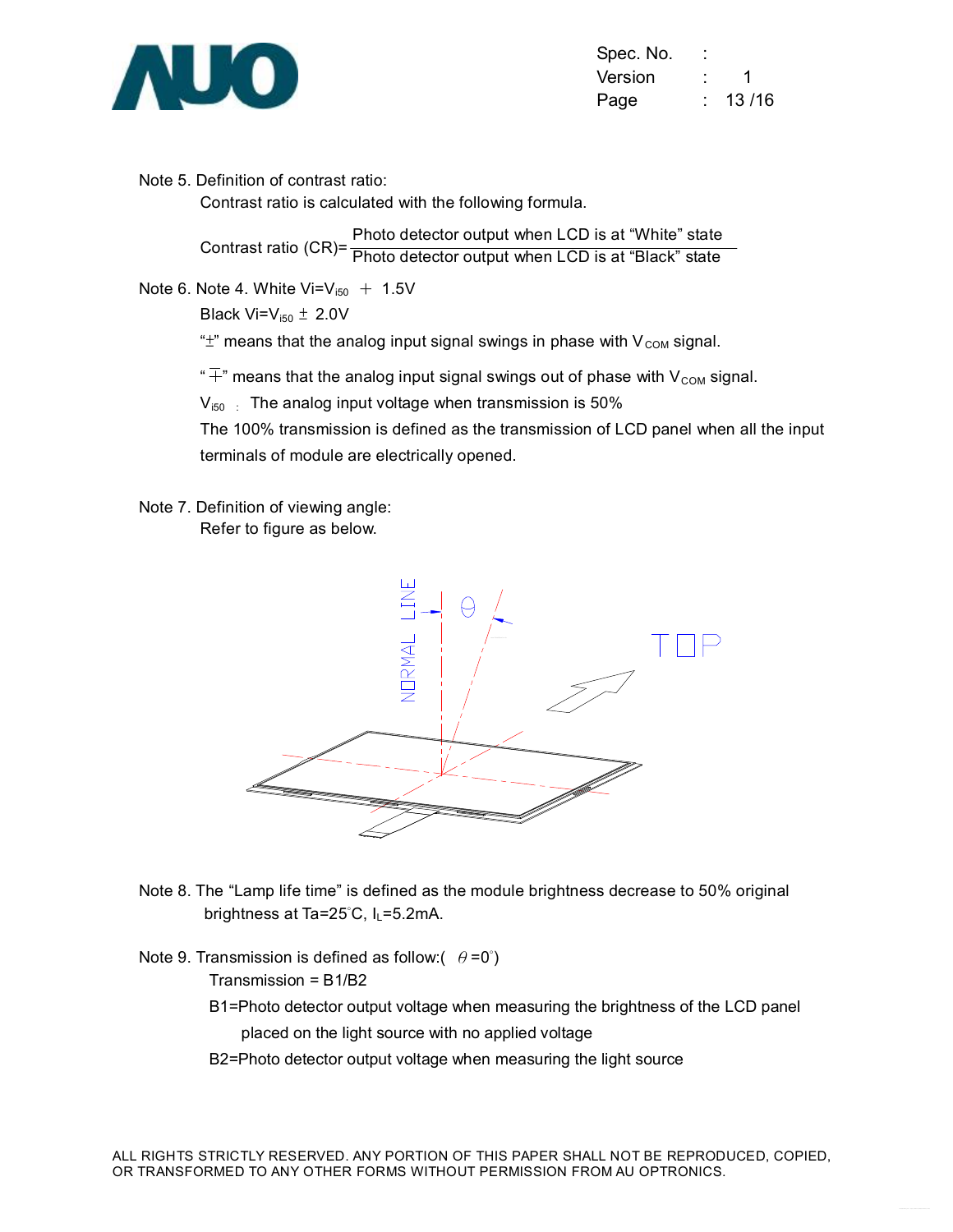

| Spec. No. |         |
|-----------|---------|
| Version   |         |
| Page      | 14 / 16 |

# **D. Reliability test items:**

| No.            | <b>Test items</b>                  | <b>Conditions</b>                                                              | <b>Remark</b> |                  |
|----------------|------------------------------------|--------------------------------------------------------------------------------|---------------|------------------|
| $\mathbf{1}$   | High temperature storage           | Ta= 70℃                                                                        | 240Hrs        |                  |
| $\overline{2}$ | Low temperature storage            | Ta= -20℃                                                                       | 240Hrs        |                  |
| 3              | High temperature operation         | Ta= 60 $°C$                                                                    | 240Hrs        |                  |
| 4              | Low temperature operation          | Ta= 0 $^{\circ}$ C                                                             | 240Hrs        |                  |
| 5              | High temperature and high humidity | Ta= $50^{\circ}$ C, 80% RH                                                     | 240Hrs        | Operation        |
| 6              | Heat shock                         | -20℃~70℃/ 50 cycles 1Hrs/cycle                                                 |               | Non-operation    |
| 7              | Electrostatic discharge            | $\pm 200$ V,200pF(0 $\Omega$ ), once for each terminal                         |               | Non-operation    |
| 8              | Vibration                          | 1.5G, $10Hz \sim 200Hz \sim 10Hz$<br>30 minutes for each Axis (X, Y, Z)        |               | Non-Operation    |
| 9              | Mechanical shock                   | 100G/6ms, $\pm$ X, $\pm$ Y, $\pm$ Z<br>once for each direction                 |               | Non-Operation    |
| 10             | Vibration (with carton)            | Random vibration:<br>$0.015G^2$ /Hz from 5~200Hz<br>-6dB/octave from 200~500Hz |               | IEC 68-34        |
| 11             | Drop (with carton)                 | Height: 60cm<br>1 corner, 3 edges, 6 surfaces                                  |               | <b>JIS Z0202</b> |

Note1: Ta: Ambient Temperature.

Note2: All the cosmetic and optical specifications are judged before the reliability stress.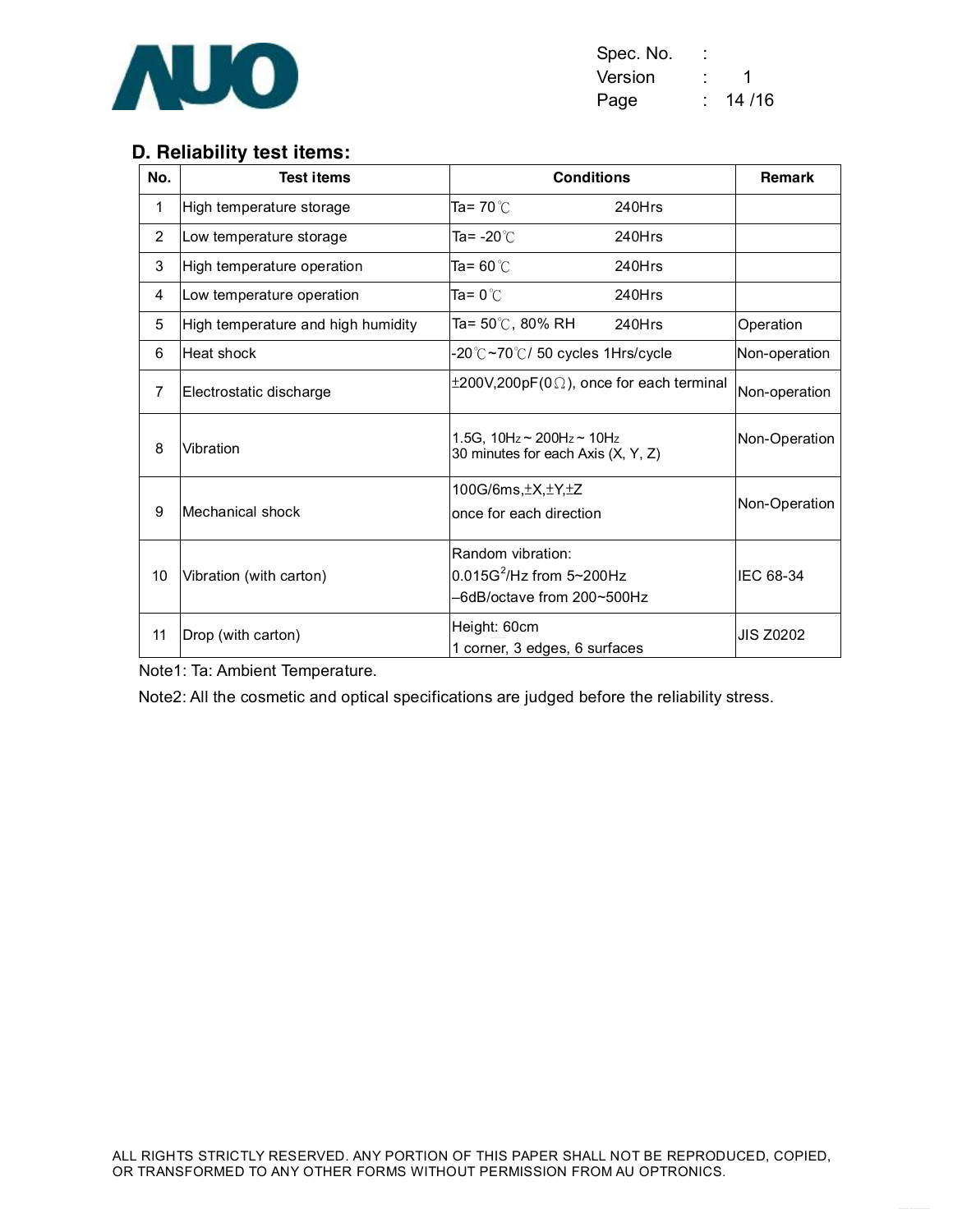

Spec. No. : Version : 1 Page : 15/16



ALL RIGHTS STRICTLY RESERVED. ANY PORTION OF THIS PAPER SHALL NOT BE REPRODUCED, COPIED, OR TRANSFORMED TO ANY OTHER FORMS WITHOUT PERMISSION FROM AU OPTRONICS.